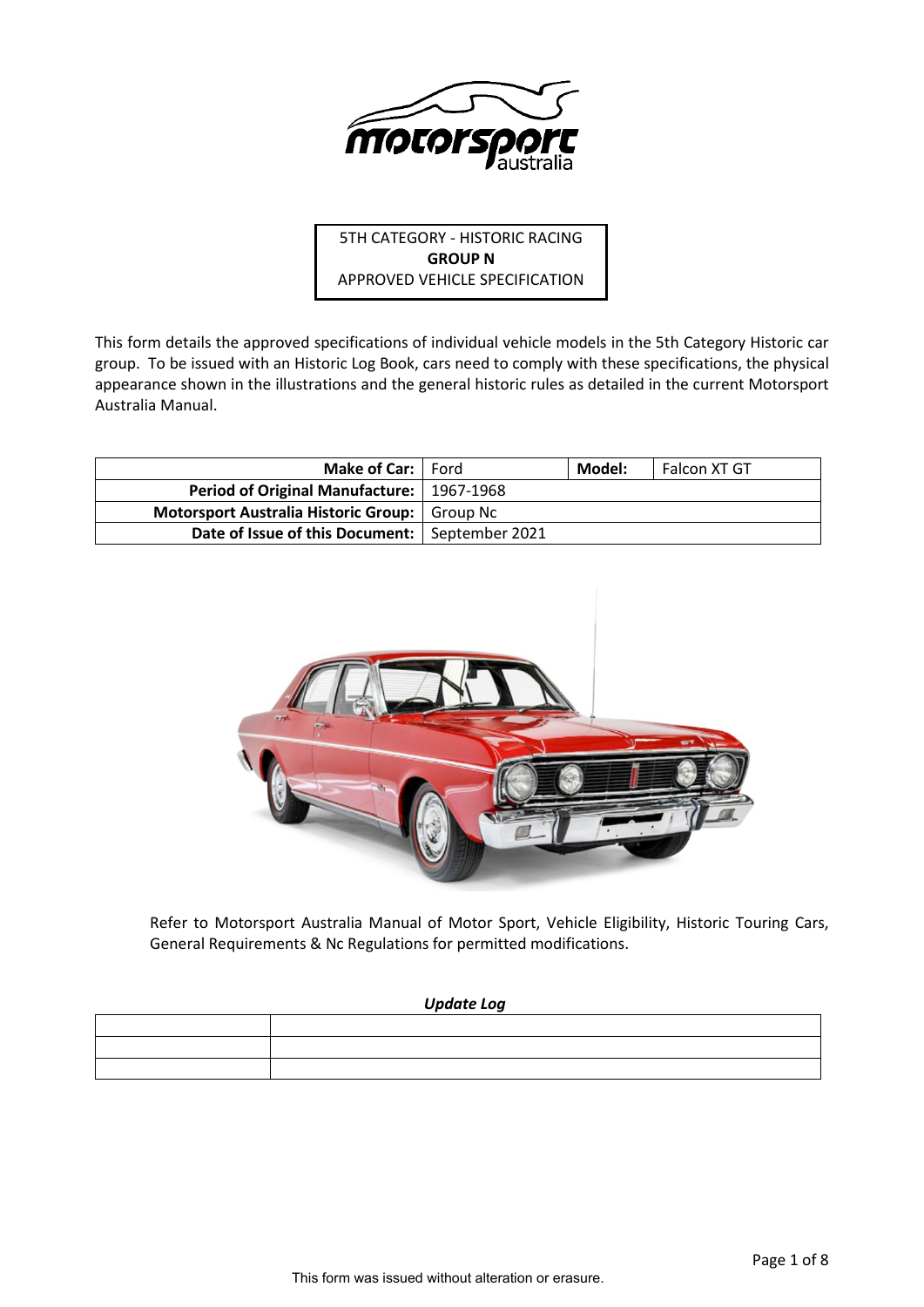# *1.1. CHASSIS*

| <b>Description:</b>             | <b>Unitary Construction</b>                                          |
|---------------------------------|----------------------------------------------------------------------|
| <b>Period of Manufacture:</b>   | 1967-1968                                                            |
| <b>Manufacturer:</b>            | Ford Motor Company                                                   |
| <b>Chassis Number From:</b>     | JG33XXXXXXX                                                          |
| <b>Chassis Number location:</b> | Left side of radiator support panel.                                 |
|                                 | VIN is stamped on the front edge of the passenger side spring tower. |
| <b>Comments</b>                 | Steel                                                                |

### *1.2. FRONT SUSPENSION*

| <b>Description:</b>           | Independent - upper wishbone, lower control arm & castor rod |                   |             |    |  |
|-------------------------------|--------------------------------------------------------------|-------------------|-------------|----|--|
| <b>Spring Medium:</b>         | Coil                                                         |                   |             |    |  |
| Damper Type:                  | Telescopic                                                   | Adjustable:<br>No |             |    |  |
| Anti-sway bar:                | Fitted                                                       |                   | Adjustable: | No |  |
| <b>Suspension adjustable:</b> | Caster, camber and toe, spring<br>Method:<br>Yes<br>height.  |                   |             |    |  |
| Comments:                     | Refer to Appendix A                                          |                   |             |    |  |

# *1.3. REAR SUSPENSION*

| Description:                  | Live rear axle       |         |             |     |  |  |
|-------------------------------|----------------------|---------|-------------|-----|--|--|
| <b>Spring Medium:</b>         | Semi-elliptical leaf |         |             |     |  |  |
| Damper Type:                  | Telescopic           |         | Adjustable: | No. |  |  |
| Anti-sway bar:                | No                   |         | Adjustable: | N/A |  |  |
| <b>Suspension adjustable:</b> | No                   | Method: | N/A         |     |  |  |
| <b>Comments:</b>              | Refer to Appendix A  |         |             |     |  |  |

# *1.4. STEERING*

| Type:           | Recirculating ball 16:1 box.                                             | Make: | Ford |  |  |
|-----------------|--------------------------------------------------------------------------|-------|------|--|--|
| <b>Comments</b> | Recirculating ball 20:1 ratio                                            |       |      |  |  |
|                 | Power steering - RAM assist - 16:1 ratio.                                |       |      |  |  |
|                 | Original non collapsible column may be replaced with collapsible column  |       |      |  |  |
|                 | from the later XY Falcon which retains original appearance and indicator |       |      |  |  |
|                 | switch location.                                                         |       |      |  |  |

# *1.5. BRAKES*

|                               | <b>Front</b>    | Rear         |
|-------------------------------|-----------------|--------------|
| Type:                         | Disc, Solid     | Drum         |
| <b>Dimensions:</b>            | 279.4mm         | 254mm x 45mm |
| <b>Material of drum/disc:</b> | Cast iron       | Cast iron    |
| No. cylinders/pots per wheel: | <b>One</b>      | <b>One</b>   |
| <b>Actuation:</b>             | Hydraulic       | Hydraulic    |
| <b>Caliper make:</b>          | <b>PBR</b>      |              |
|                               | Ford two piston |              |
| <b>Caliper type:</b>          | Floating        |              |
| <b>Material:</b>              | Cast iron       |              |
| <b>Master cylinder make:</b>  | <b>PBR</b>      |              |
| Type:                         | Tandem          |              |
| <b>Adjustable bias:</b>       | No              |              |
| <b>Servo Fitted:</b>          | Yes             |              |
| Comments:                     | None            |              |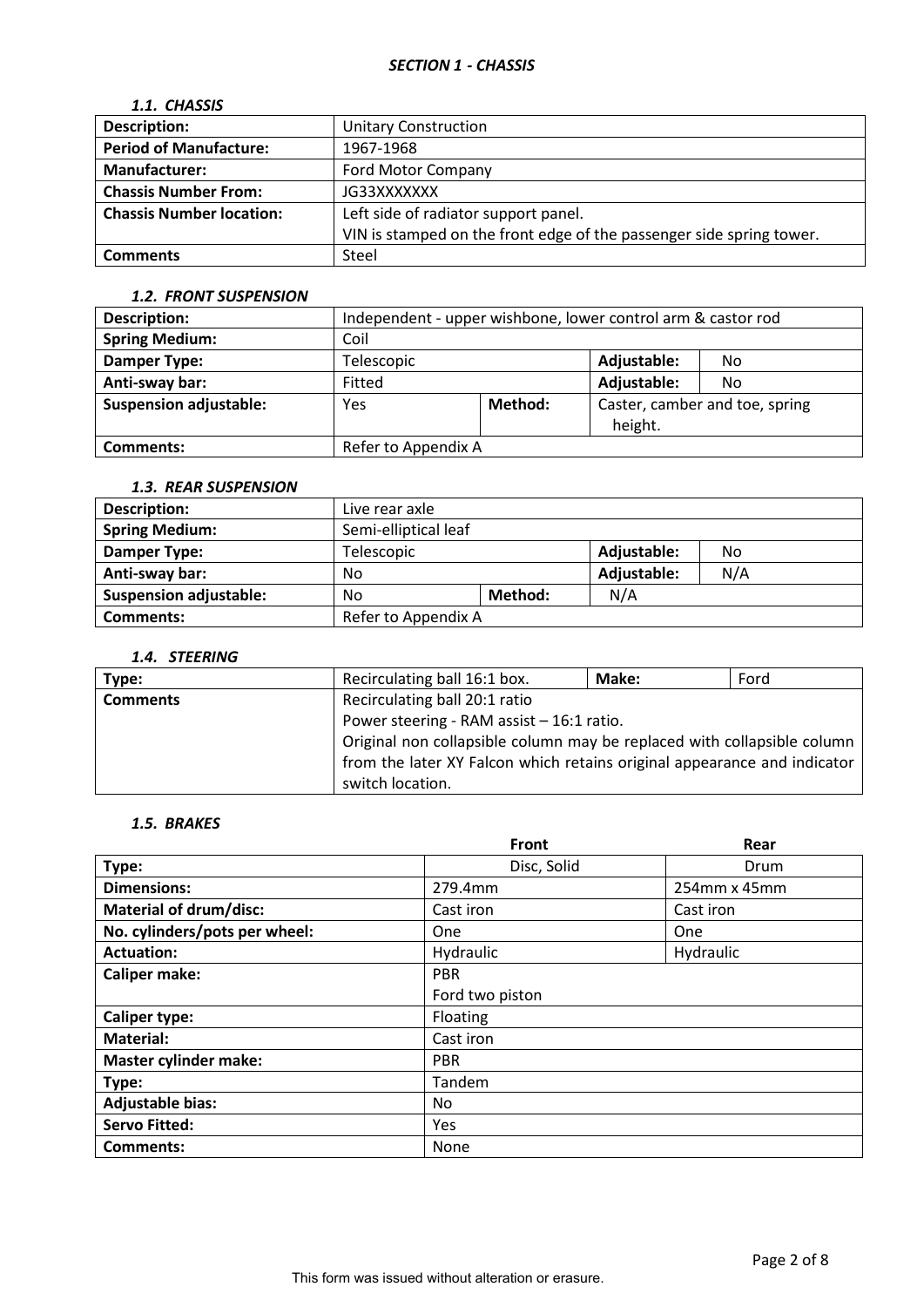### *2.1. ENGINE*

| Make:                           | Ford                                                                 |                         |          |  |  |
|---------------------------------|----------------------------------------------------------------------|-------------------------|----------|--|--|
| Model:                          | 302 Windsor                                                          |                         |          |  |  |
| No. cylinders:                  | Eight                                                                | <b>Configuration:</b>   | Vee      |  |  |
| <b>Cylinder Block-material:</b> | Cast iron                                                            | <b>Two/Four Stroke:</b> | Four     |  |  |
| <b>Bore - Original:</b>         | 101.6mm                                                              | <b>Max allowed:</b>     | 103.1mm  |  |  |
| Stroke - original:              | 72.898mm                                                             | <b>Max allowed:</b>     | 72.898mm |  |  |
| Capacity - original:            | 4728 cc                                                              | <b>Max allowed:</b>     | 4869 cc  |  |  |
| <b>Identifying marks:</b>       | The engine number is stamped on the front of the block behind the    |                         |          |  |  |
|                                 | alternator.                                                          |                         |          |  |  |
|                                 | In later models this was stamped at the back of the block behind the |                         |          |  |  |
|                                 | intake manifold.                                                     |                         |          |  |  |
| <b>Cooling method:</b>          | Liquid                                                               |                         |          |  |  |
| Comments:                       | Ford M-6010-BOSS 302 block with a rev limit of 7500rpm as a          |                         |          |  |  |
|                                 | replacement for the original block is approved for use.              |                         |          |  |  |
|                                 | Logbook endorsed and the engine sealed required.                     |                         |          |  |  |
|                                 | See Appendix A.                                                      |                         |          |  |  |

# *2.2. CYLINDER HEAD*

| Make:                     | Ford                                                                  |                                |              |          |       |
|---------------------------|-----------------------------------------------------------------------|--------------------------------|--------------|----------|-------|
| No. of valves/cylinder:   | Two                                                                   | Inlet:                         | One          | Exhaust: | One   |
| No. of ports total:       | Eight                                                                 | Inlet:                         | Four         | Exhaust: | Four  |
| No. of camshafts:         | <b>One</b>                                                            | Location:                      | <b>Block</b> | Drive:   | Chain |
| Valve actuation:          |                                                                       | Pushrod and rocker             |              |          |       |
| Spark plugs/cylinder:     | One                                                                   |                                |              |          |       |
| <b>Identifying marks:</b> | N/A                                                                   |                                |              |          |       |
| Comments:                 | Aftermarket cylinder head use is allowed upon individual application. |                                |              |          |       |
|                           | Approved cast iron cylinder heads are:                                |                                |              |          |       |
|                           |                                                                       | • Dart Iron Eagle No. 1330008, |              |          |       |
|                           | • RHS Pro Action Small Block Ford No. 35305                           |                                |              |          |       |
|                           | • World Products Windsor Junior.                                      |                                |              |          |       |
|                           | See Appendix A.                                                       |                                |              |          |       |

### *2.3. LUBRICATION*

| Method:              | Wet sump             | Oil tank location: | N/A |
|----------------------|----------------------|--------------------|-----|
| Dry sump pump type:  | N/A                  | Location:          | N/A |
| Oil cooler standard: | No                   | Location:          | N/A |
| Comments:            | Oil cooler permitted |                    |     |

### *2.4. IGNITION SYSTEM*

| Type:           | Points, coil & distributor                |
|-----------------|-------------------------------------------|
| Make:           | Autolite                                  |
| <b>Comments</b> | Breakerless electronic ignition permitted |

#### *2.5. FUEL SYSTEM*

| <b>Carburettor Make:</b>    | Autolite   | Model: | 4300-4 <sub>v</sub> |  |
|-----------------------------|------------|--------|---------------------|--|
| <b>Carburettor Number:</b>  | <b>One</b> |        |                     |  |
| Size:                       | N/A        |        |                     |  |
| <b>Fuel injection Make:</b> | N/A        | Type:  | N/A                 |  |
| Supercharged:               | No         | Type:  | N/A                 |  |
| Comments:                   | None       |        |                     |  |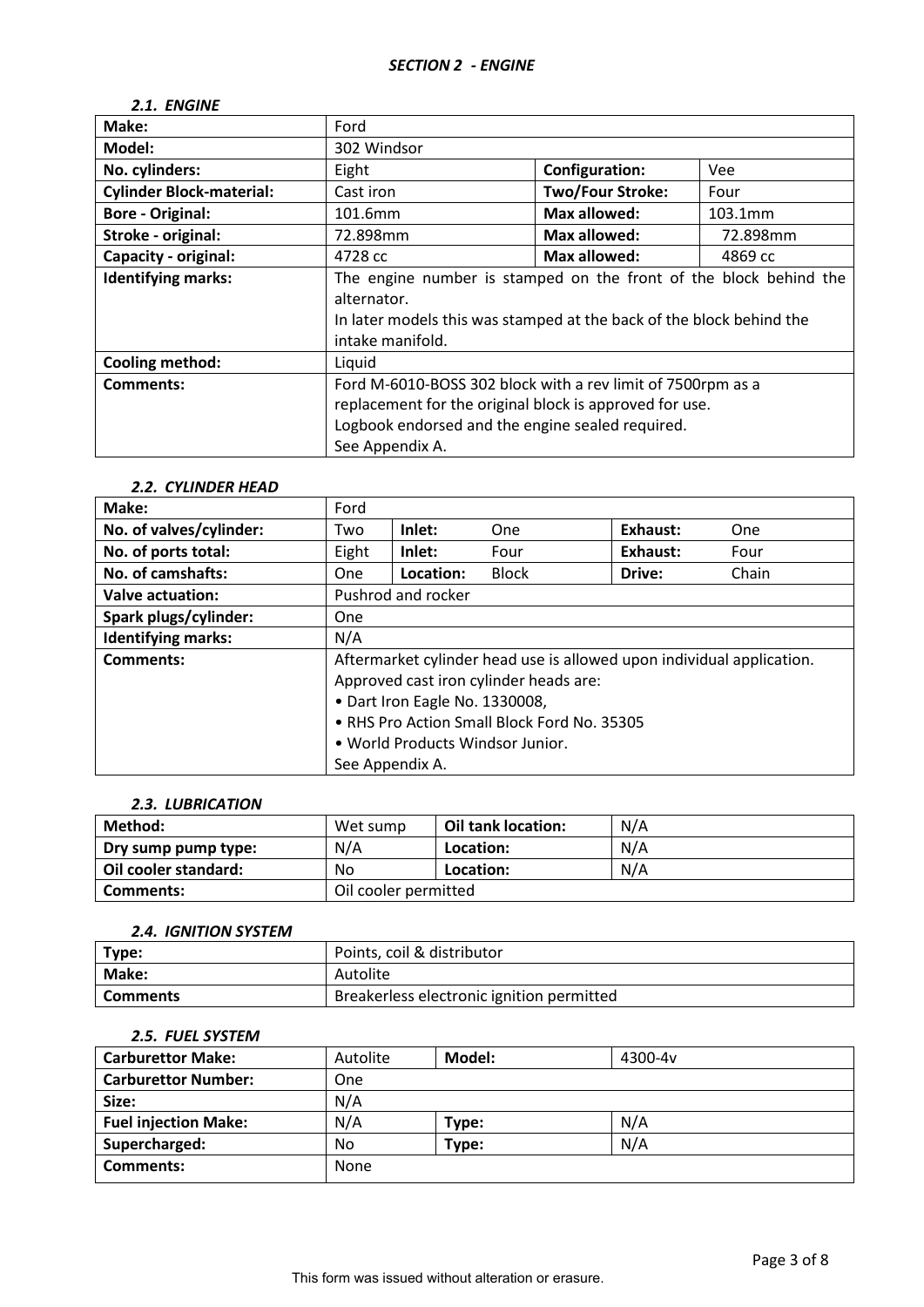#### *SECTION 3 - TRANSMISSION*

#### *3.1. CLUTCH*

| Make:             | Ford      |
|-------------------|-----------|
| Type:             | Diaphragm |
| Diameter:         | 241.5 mm  |
| No. of Plates:    | Two       |
| <b>Actuation:</b> | Hydraulic |
| Comments:         | None      |

### *3.2. TRANSMISSION*

| Type:                                | Synchromesh          |  |
|--------------------------------------|----------------------|--|
| Make:                                | Ford Top loader      |  |
| <b>Gearbox location:</b>             | <b>Behind Engine</b> |  |
| No. forward speeds:                  | Four                 |  |
| <b>Gearchange type and location:</b> | Remote lever floor   |  |
| Case material:                       | Cast iron            |  |
| <b>Identifying marks:</b>            | N/A                  |  |
| Comments:                            | <b>None</b>          |  |

#### *3.3. FINAL DRIVE*

| Make:                     | <b>Borg Warner</b>   | Model: | 8 inch |
|---------------------------|----------------------|--------|--------|
| Type:                     | Live axle            |        |        |
| <b>Ratios:</b>            | 2.93:1               |        |        |
| <b>Differential type:</b> | Limited slip         |        |        |
| Comments:                 | 4 pinion carrier std |        |        |

# *3.4. TRANSMISSION SHAFTS (EXPOSED)*

| Number:      | One                           |
|--------------|-------------------------------|
| Location:    | <b>Gearbox to Final Drive</b> |
| Description: | Open tailshaft                |
| Comments:    | Steel                         |

### *3.5. WHEELS & TYRES*

-

| <b>Wheel type - Original:</b>  | Pressed disc              | <b>Material - Original:</b> |                   | Steel       |
|--------------------------------|---------------------------|-----------------------------|-------------------|-------------|
| Wheel type - Allowed:          | Cast                      | <b>Material - Allowed:</b>  |                   | Alloy       |
| <b>Fixture method:</b>         | Stud and nut              | No. studs:                  |                   | Five        |
| Wheel dia. & rim width         | <b>FRONT</b>              |                             |                   | <b>REAR</b> |
| Original:                      | $5.5'' \times 14''$       | $5.5'' \times 14''$         |                   |             |
| <b>Allowed</b>                 | $8'' \times 15''$         |                             | $8'' \times 15''$ |             |
| <b>Tyre Section:</b>           |                           |                             |                   |             |
| Allowed:                       | Refer approved tyre list. |                             |                   |             |
| <b>Aspect ratio - minimum:</b> | 60% minimum aspect ratio. |                             |                   |             |
| <b>Comments:</b>               | None                      |                             |                   |             |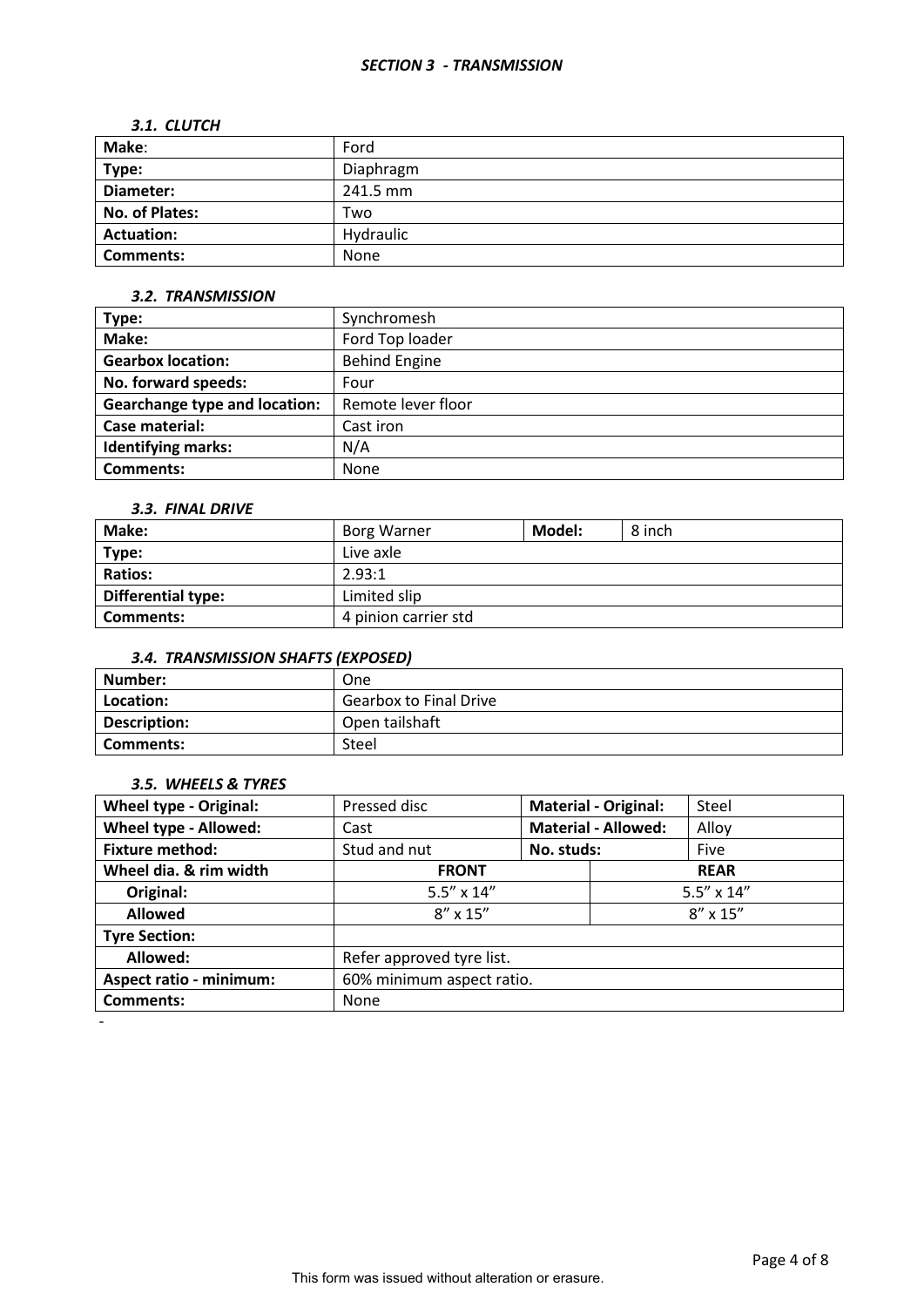### *SECTION 4 GENERAL*

#### *4.1. FUEL SYSTEM*

| <b>Tank Location:</b> | Boot floor          | Capacity: | 75 litres |
|-----------------------|---------------------|-----------|-----------|
| Fuel pump, type:      | Mechanical on block | Make:     | Ford      |
| Comments:             | None                |           |           |

#### *4.2. ELECTRICAL SYSTEM*

| Voltage:                 | ∸∸             | <b>Alternator fitted:</b> | Alternator |
|--------------------------|----------------|---------------------------|------------|
| <b>Battery Location:</b> | Engine bay RHF |                           |            |
| Comments:                | <b>None</b>    |                           |            |

#### *4.3. BODYWORK*

| Type:            | Sedan                                                                      | <b>Material:</b>                                                                                                                                                                                                                                                                  | Steel |  |
|------------------|----------------------------------------------------------------------------|-----------------------------------------------------------------------------------------------------------------------------------------------------------------------------------------------------------------------------------------------------------------------------------|-------|--|
| No. of seats:    | Five                                                                       | No. doors:                                                                                                                                                                                                                                                                        | Four  |  |
| <b>Comments:</b> |                                                                            | Divided grille, and inset driving lights for the GT.                                                                                                                                                                                                                              |       |  |
|                  |                                                                            | The GT also replaced the thick lower body stripes of the XR with narrow<br>stripes along the waistline from grille to tail light.<br>The tail lights were still round, but instead of the small round indicator of<br>the XR, the XT model had a long indicator across the light. |       |  |
|                  |                                                                            | Bumpers were the same as the XR.                                                                                                                                                                                                                                                  |       |  |
|                  | XR and XT panels are not interchangeable:                                  |                                                                                                                                                                                                                                                                                   |       |  |
|                  |                                                                            | XT bonnets have different under reinforcing patterns to XR                                                                                                                                                                                                                        |       |  |
|                  | bonnets;                                                                   |                                                                                                                                                                                                                                                                                   |       |  |
|                  | locations                                                                  | XR and XT doors are not interchangeable as the door latch and<br>handle mechanisms of both cars are very different and in different                                                                                                                                               |       |  |
|                  | front guards are not interchangeable between XR and XT due to              |                                                                                                                                                                                                                                                                                   |       |  |
|                  | the headlight retaining panels welded to the guards being very different - |                                                                                                                                                                                                                                                                                   |       |  |
|                  |                                                                            | XR has heavy die cast covers whereas XT has pressed alloy ones.                                                                                                                                                                                                                   |       |  |
|                  |                                                                            | Boot lids are also different from XR to XT due to holes for badges                                                                                                                                                                                                                |       |  |

### *4.4. DIMENSIONS*

| <b>Track - Front:</b> | 1473 mm | Rear:                  | 1473 mm |
|-----------------------|---------|------------------------|---------|
| Wheelbase:            | 2827 mm | <b>Overall length:</b> | 4689 mm |
| Dry weight:           | 1429 kg |                        |         |
| Comments:             | None    |                        |         |

# *4.5. SAFETY EQUIPMENT*

Refer applicable Group Regulations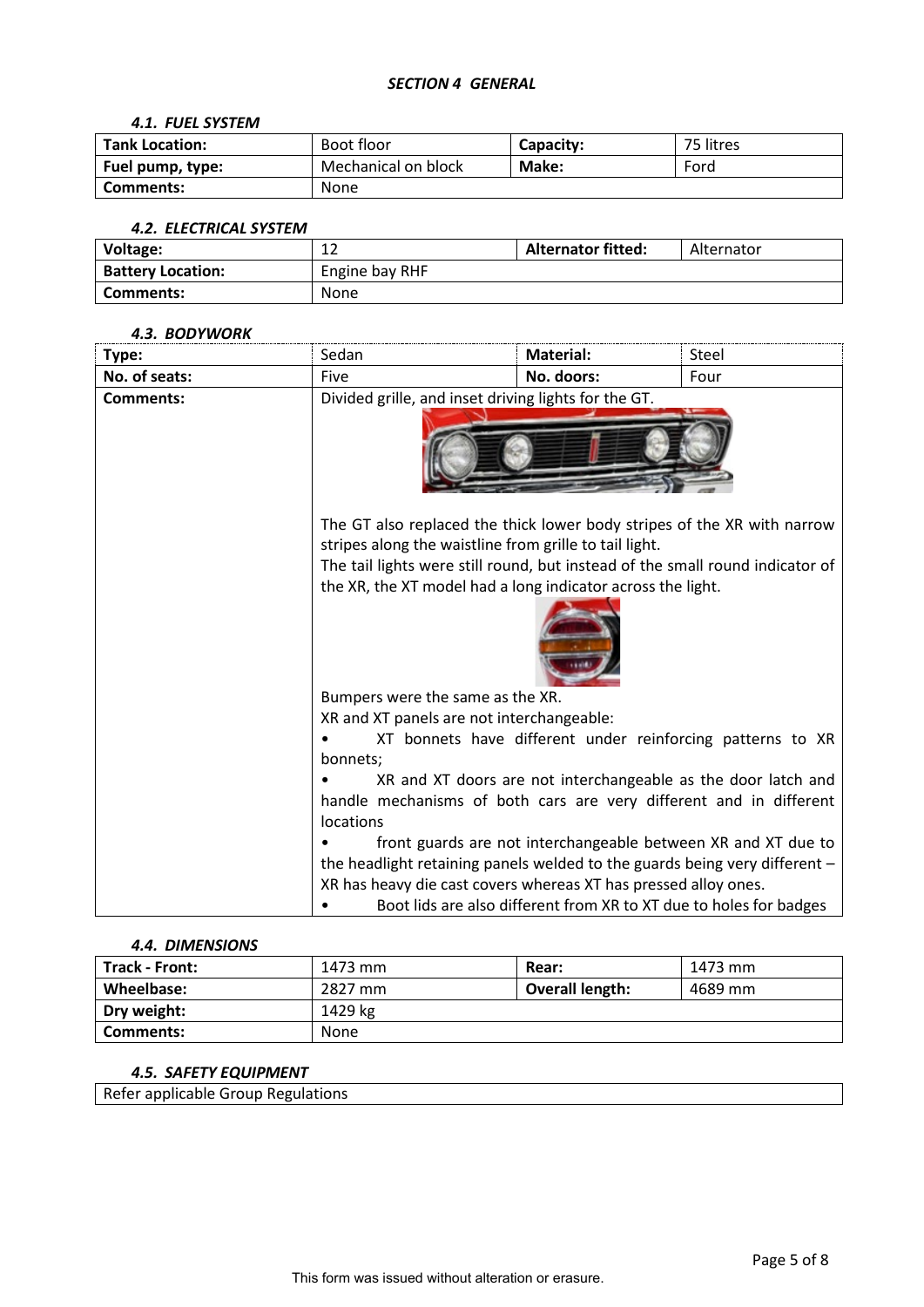# *Appendix A*

# *Suspension*

### *Front*

Ride height and spring rate may be changed by variation of coil springs; Change of sway bar diameter permitted; dampers free subject to original mountings being used and period technology limitation. Spring height adjustment permitted.

### *Rear*

Spring height adjustment permitted.

### **Engine**

# *Block*

Ford replacement block for the Windsor 302 engine, part number M-6010BOSS302 is approved for use. Logbook endorsed and the engine sealed required.

### **Cylinder Heads**

Approved cast iron cylinder heads are:

- Dart Iron Eagle No. 1330008 \*
- RHS Pro Action Small Block Ford No. 35305
- World Products Windsor Junior.

The heads are to be in the manufactured state, save for refacing the cylinder gasket face and matching the inlet ports by not more than 12mm from the port face.

∗ Dart Iron Eagle require the use of a MSD Soft Touch rev limiter Part No 8728 with a 7500 RPM limit. The limiter will be subject to testing at race meetings. The limiter will be located in an easily accessible position within the engine bay.

# **Sealing procedure for engines using the substitute cylinder head**

- 1. Engine to be assemble to short motor without sump.
- 2. Heads to be assembled ready to be fitted to engine.
- 3. 2 sump bolts/studs to be drilled. 2 top timing case bolts/studs to be drilled.
- 4. The sealer will pick two valves from one cylinder of either head to be removed to check that under the valve head and the ports are unmodified and that the valve heads are 1.94" in diameter for the inlet, and 1.6" for the exhaust.
- 5. Check the inlet and exhaust ports are unmodified except for the allowance allowed, from the manifold faces, into the port for manifold alignment.
- 6. Combustion chambers are to be as per above.
- 7. Measure bore and stroke.
- 8. Note whether 2 bolt or 4 bolt block.
- 9. Fit sump and fit seal. Seal timing case.
- 10. Fit heads and drill holes in appropriate positions in the corners of the block and heads to enable wire and seals to be fitted.
- 11. Seal heads to block. Note seal numbers. Competitor gets a signed sealers document.

Note: If the heads are removed, they must be re-sealed following the above points 4, 5, 10 and 11.

### **Allowances**

1. Surfacing of the head face is allowed to achieve required combustion chamber volume or restore the cylinder head from engine failure damage and/or overheating.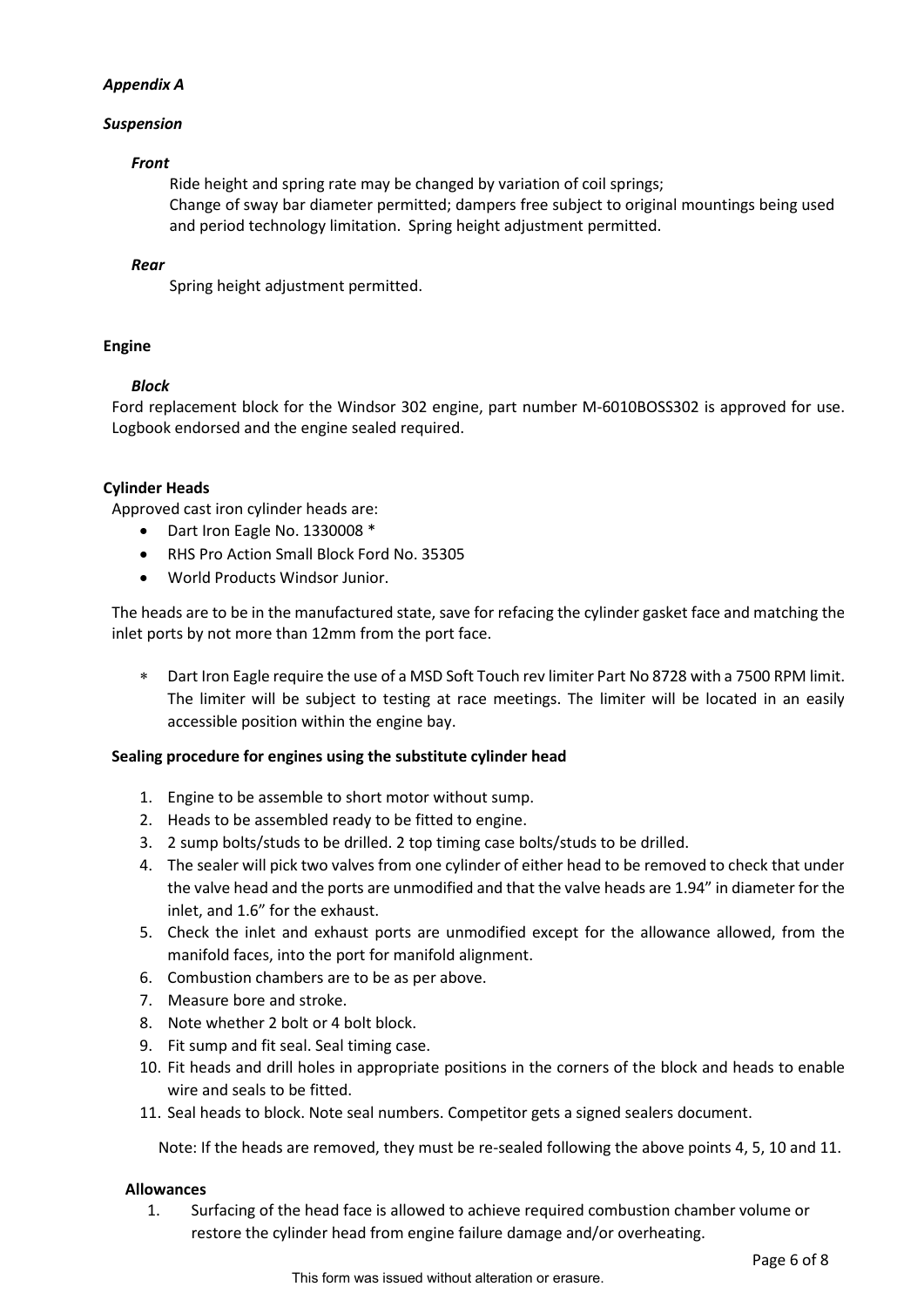- 2. K Line .030" bronze valve guide inserts are allowed if required and to recondition to standard size from excessive wear.
- 3. Port match inlet and exhaust ports to manifold to a maximum of the allowed depth from the manifold face. Inlet and exhaust ports must be left completely untouched from under the valve seats to within allowed depth from the manifold face. Machining is allowed of the valve spring pad and valve guide outside diameter and length as well as pushrod holes. This will enable spring locators, valve springs, stem seals, valve spring installation height and pushrod clearance to be correctly set up and fitted.
- 4. Valve seat cutting/grinding is allowed, but the original valve sizes of inlet and exhaust must be retained. No machining is permitted under the valve seat.
- 5. No machining is permitted in the combustion chamber. Combustion chambers must be left completely untouched except for original machining by the manufacturer. i.e. No machining, no hard or soft wire brushing, no coarse or fine grinding either by hand, machine or highspeed grinder etc, no shot peening, no sand blasting, no glass bead blasting, no water blasting, no hand scraping, no filing, no emery wheels or stones, no acid etching, no chiselling, no hammering or pneumatic peening, no flexi honing, no spark eroding, no removal of any metal by milling machine.